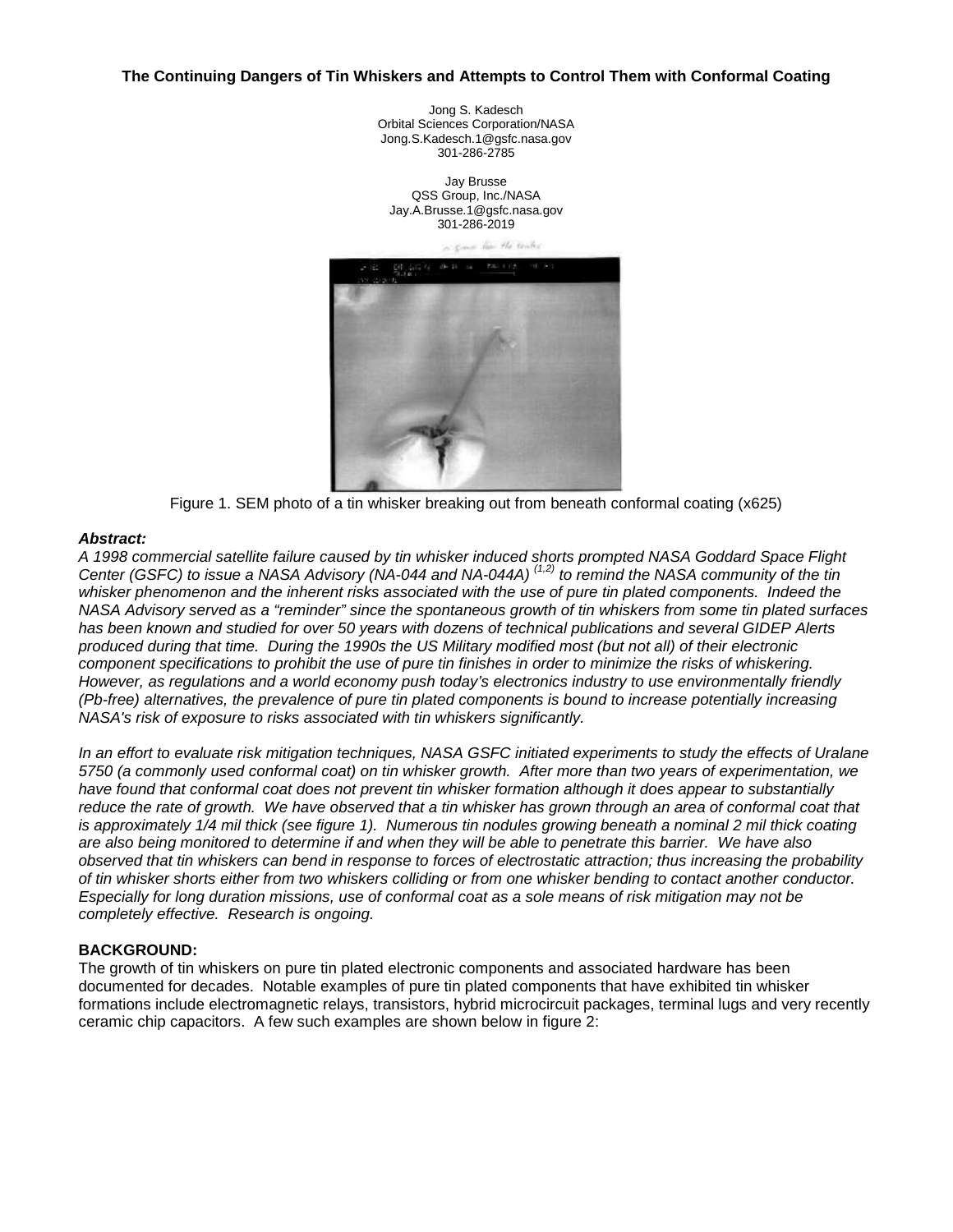

Electromagnetic relay terminals *Photo courtesy of NASA GSFC*



Ceramic chip capacitor termination *Photo courtesy of Ericsson*



Hybrid microcircuit lid *Photo courtesy of JPL*

Figure 2. Examples of Tin Whiskers Growing on Pure Tin Plated Electronic Components

An article was published in the December 1998 edition of the EEE Links Newsletter that provides a basic overview of the tin whisker phenomenon and some of the inherent risks.<sup>(3)</sup> Included in that article are explanations of the possible effects of tin whiskers in more conventional earth-based environments. Also, interim results and a detailed explanation of GSFC experiments were reported in a September 2000 paper entitled "Effect of Conformal Coat on Tin Whisker Growth".<sup>(4)</sup> The authors of this current article guide interested readers to these two publications for a simple primer on tin whiskers and details of the GSFC experimental process as those details will not be repeated here. In addition, the NASA Goddard Tin Whisker Homepage provides an extensive list of reference materials on the topic as well as access to our published paper:

## <http://nepp.nasa.gov/whisker>

A 1998 on-orbit commercial satellite failure was reportedly caused by tin whiskers emanating from the surface of a pure tin plated relay.<sup>(5)</sup> Over time the whiskers grew to such a length that they were capable of short circuiting the spacecraft bus. Laboratory tests dating back to the early 1990s demonstrated the potential for a tin whisker short to form a plasma in reduced barometric pressure environments (vacuum). <sup>(6,7)</sup> If sufficient energy and a low impedance path are available from the power source, this plasma can sustain an arc that is capable of carrying HUNDREDS of AMPERES! Such a short circuit is reported to have occurred on the commercial satellite opening protective fuse elements thus rendering the spacecraft non-operational. Since 1998 it has been reported that two additional commercial satellites employing a similar bus design have failed from this same mechanism. <sup>(8)</sup>

Despite the extensive research performed to date by industry and academia, an accepted comprehensive description of the growth mechanism(s), effective risk mitigation practices and industry accepted tin whisker test methods still elude researchers. It is however, commonly believed that the whiskers form in order to relieve residual stresses in the plating that result from internal and/or external stresses. As such, "bright" tin finishes which have a high residual stress after plating are more prone to whiskering. Numerous other factors also affect whiskering propensity such as substrate material, plating chemistry and process, plating thickness and grain size. The studies to date have not conclusively demonstrated the relative importance of these factors nor combinations of these factors and as such a "proven" whisker-free pure tin plating process that is adaptable to all types of components is not yet available.

Some studies suggest that alloying as little as 0.9% lead (Pb) with the tin dramatically reduces the size and growth rate of whiskers to a low enough level that is safe for current microelectronic geometries. As such, NASA Advisory NA-044 reports that the most effective risk mitigation technique against tin whisker induced short circuits is to prohibit the use of electronic components and associated hardware that employ pure tin plating as a final surface finish (common practice is to require a minimum of 3% Pb). The current worldwide initiative to reduce the use of potentially hazardous materials such as Pb is driving the electronics industry to consider pure tin plating as an alternative to tin-lead plating. With respect to factors such as solderability, ease of manufacture and compatibility with existing assembly methods pure tin plating is a viable alternative. However, the current lack of an industry accepted understanding of tin whisker growth factors and/or test methods to identify whisker-prone products makes a blanket acceptance of pure tin plating a risky proposition for high reliability systems.

Knowing that simple prohibition of pure tin plating will become more and more difficult, NASA GSFC decided to conduct experiments to study the effectiveness of other tin whisker risk mitigation techniques. Several mitigation approaches have been suggested in the past including annealing or reflowing the plated surface with high temperature to relax internal stresses, covering solderable surfaces with a Pb-containing solder or coating the surface with a protective barrier of conformal coat. All of these practices have benefits and limitations. The conformal coat approach seemed to be the most practical and least invasive technique for high reliability systems. GSFC review of the available literature found limited information related to the benefits of conformal coating as a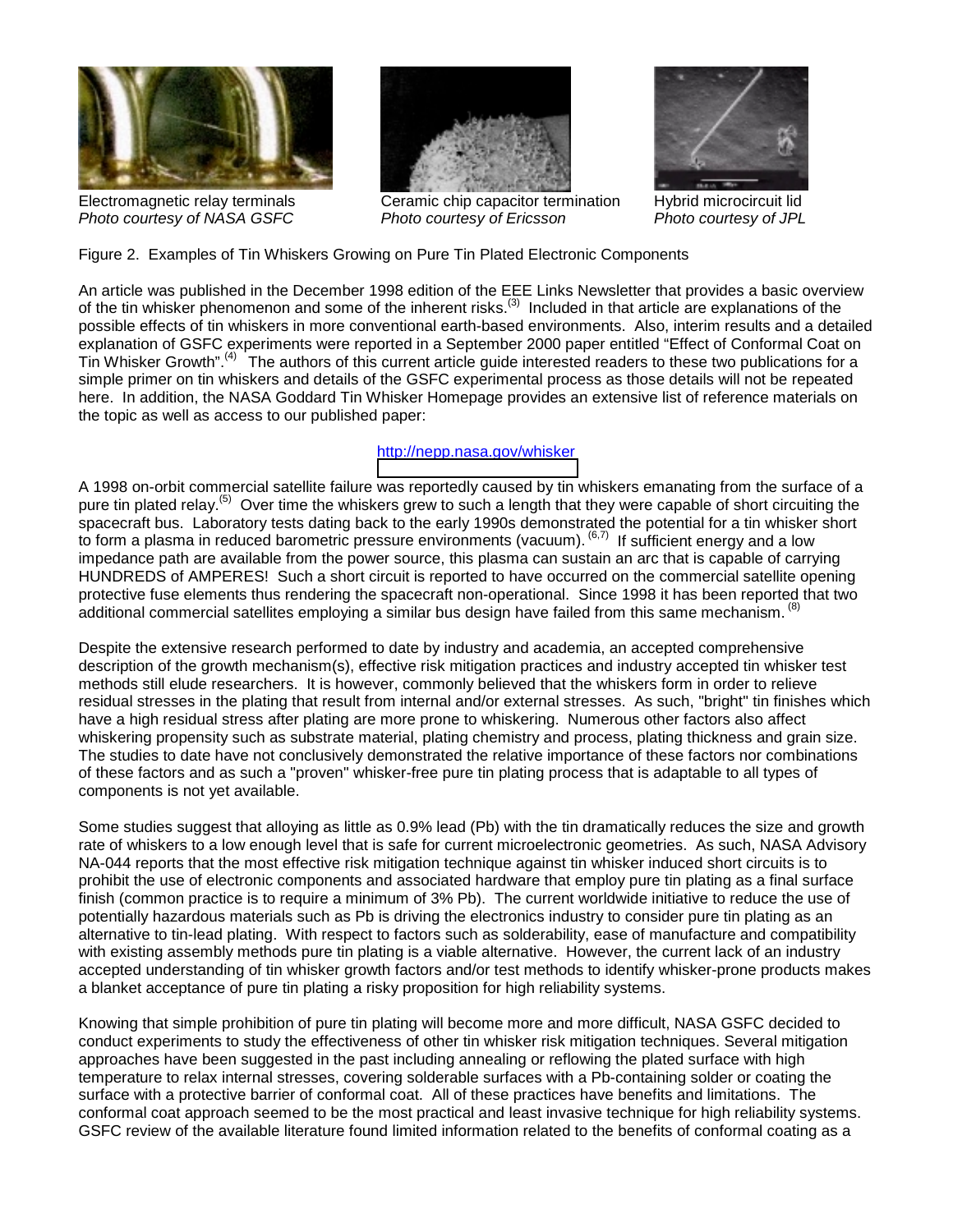risk mitigation technique. Therefore, in December 1998 NASA GSFC began experiments to evaluate the effectiveness of using conformal coat to mitigate the risk of tin whisker growth.

## **Experimental Approach:**

The objective of the GSFC experiments was to determine if conformal coat could be used as an effective risk mitigator, when whisker-prone (or unknown whisker propensity) components are used in electronic systems. Uralane 5750 was selected as the conformal coat material for these experiments because of its common use in NASA flight hardware. Experiments were devised to evaluate the effectiveness of Uralane 5750 at:

- **Delaying the onset** of tin whisker formation (incubation period)
- **Affecting the growth rate** of tin whiskers
- **Affecting the growth density** of tin whiskers
- **Preventing tin whiskers from growing through the coating**

As such, for the purpose of these experiments, test specimens with extremely high propensity to form tin whiskers were intentionally produced, so that the effects of the coating on whiskering could be observed and documented. A literature search found that brass substrates with "bright" tin electroplate of approximately 200 microinches were highly prone to whisker formation. The specimens for our experiments were procured from a commercial plating shop.

- Substrate Material: Brass Type 260 (test coupons were 4" x 1" x 0.032")
- Underplate: 50% of samples have a copper strike and copper plate to 0.0001" min 50% of samples have NO underplate (i.e., tin plate direct on brass) • Plating Process: "Bright" tin bath
- Tin Plate Thickness:  $200 \pm 50$  microinches

To further promote whisker formation, portions of the test specimens were intentionally scratched using a knife blade. Such surface defects are reported to create localized stresses in the plating that may promote whisker formation. Samples were then coated over half their surface using Uralane 5750 to a nominal thickness of 2 mils; the other half was left uncoated as a control. Seven (7) samples were stored under ambient laboratory conditions (approximately 22°C and 30% to 70% relative humidity) while eight (8) samples were stored at 50°C which our literature review found to be commonly reported as the optimal temperature for whisker formation.

#### **Experimental Results/Observations After 2 ½ Years:**

For the last 2 ½ years the test specimens have been examined periodically, using both optical techniques and scanning electron microscopy (SEM).

#### *Incubation Period and Whisker Density:*

Our experiments to date have shown that Uralane 5750 conformal coat applied over top of whisker-prone test specimens does NOT PREVENT the formation of tin whiskers. Tin nodules initiated within one month of plating on both the conformal coated and non-coated specimens. Interestingly, after 4 months, the density of the nodules was 4 to 5 times higher on the coated side compared to the non-coated side. However, one year after the initiation of the experiment the density of whisker formations was found to be approximately equal on both coated and noncoated specimens. It was hypothesized that the rapid formation of tin oxide on the non-coated side increases the incubation period for whisker formation. This hypothesis has not been tested.

Figure 3 shows the formation of tin nodules beneath the conformal coat on several specimens. Such growths under the conformal coating are common on all of the specimens regardless of storage conditions (room temperature vs. 50°C). In these SEM images the tin whiskers resemble a spike being pushed into a rubber membrane, deforming the surface into a sharp-tipped cone. It is interesting to observe that many of the whiskers in Figure 3 formed along a surface scratch or defect in the substrate that was NOT intentionally introduced. These minor defects were most likely present on the substrate prior to plating or were introduced through the handling of the specimens just prior to initiation of the experiments. This observation raises the concern that basic handling during manufacturing or user assembly may impart stresses to the plating surface which become nucleation sites for whisker growths.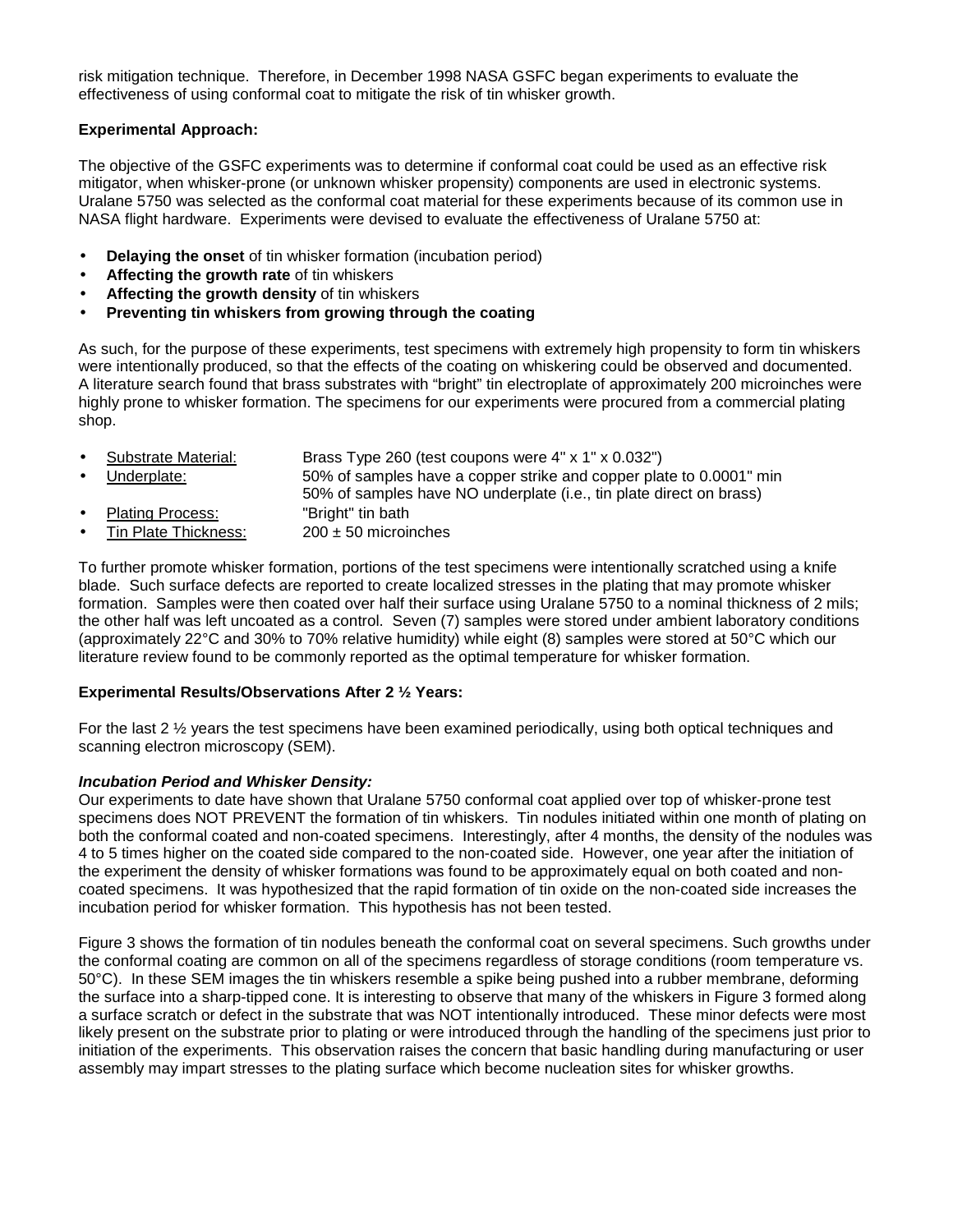



*10X magnification 43X magnification 670X magnification* Figure 3. SEM photos of tin domes forming beneath conformal coating

## *Whisker Growth Rate:*

The application of conformal coat appears to retard the rate of whisker growth compared to an uncoated surface. The longest whisker observed on these specimens on the non-coated side is on the order of 2 mm, whereas those whiskers growing beneath the conformal coat are on the order of 0.05 mm (at present). Still unknown is whether the rate of growth will increase once the whisker has broken through the coating material. The average growth rate of the needle-like whiskers on the non-conformally coated areas is about 0.13 mm/year. The fastest growth rate from these specimens is approximately 0.80 mm/year.

## *Whisker Penetration of Conformal Coating:*

Figure 1 shows the most extreme observation we have recorded to date where a tin whisker has actually grown through the conformal coating approximately 2 years after application of the conformal coat. Attempts to measure the actual thickness of the coating at this location have been difficult because this area of the test specimen has a relatively thin layer of conformal coat. Estimates of the coating thickness in this location are on the order of 1/4 mil. After emerging from the coating, the tin whisker can become a risk for inducing short circuits. As noted previously, there are numerous other whisker growths beneath the thicker areas of conformal coating  $($   $\sim$  2 mil thick) that we anticipate will eventually penetrate the conformal coating. With some NASA missions extending over 10 years, and a few to 20 years, it is possible (but not confirmed experimentally) that coatings even as thick as 10 mils may not prevent whiskers from protruding.

Future inspections will continue to look for more whiskers penetrating the coating and if possible, experiments may be conducted to examine the effect of the conformal coating at quenching an arc formed by a whisker induced short circuit under reduced barometric pressure conditions (vacuum).

## *Demonstration of Whisker Deflection due to Electrostatic Attraction:*

Theoretical calculations predict that a whisker that emerges from a coated surface and then comes in contact with a  $2^{nd}$  coated surface will buckle before being able to penetrate that surface.<sup>(1)</sup> However, short circuits caused by tin whiskers growing outward through a conformal coating are **still a real risk**. Suppose two whiskers emerge from beneath separate conformally coated surfaces at different electrical potentials. **The electrostatic force generated by the potential difference between the whiskers will attract them towards each other thus significantly increasing the likelihood of the whiskers shorting together.** Figure 4 shows tin whisker growing from a mounting tab of a pure tin plated relay. In this GSFC experiment, the mounting tab (and thus the tin whisker) was electrically grounded. A test probe (used to simulate a  $2^{nd}$  whisker) was brought into close proximity (~ 1 mm) of the whisker, but situated such that physical shorting was not possible. The test probe was then placed at 50 V relative to the whisker. As can be seen from this enhanced photo, the tin whisker bends as a result of electrostatic force generated by the potential difference between the whisker and the test probe. After removal of the test potential, the whisker bends back to its original position. This experiment was repeated hundreds of times without causing the whisker to break. Further experiments to study this behavior are planned.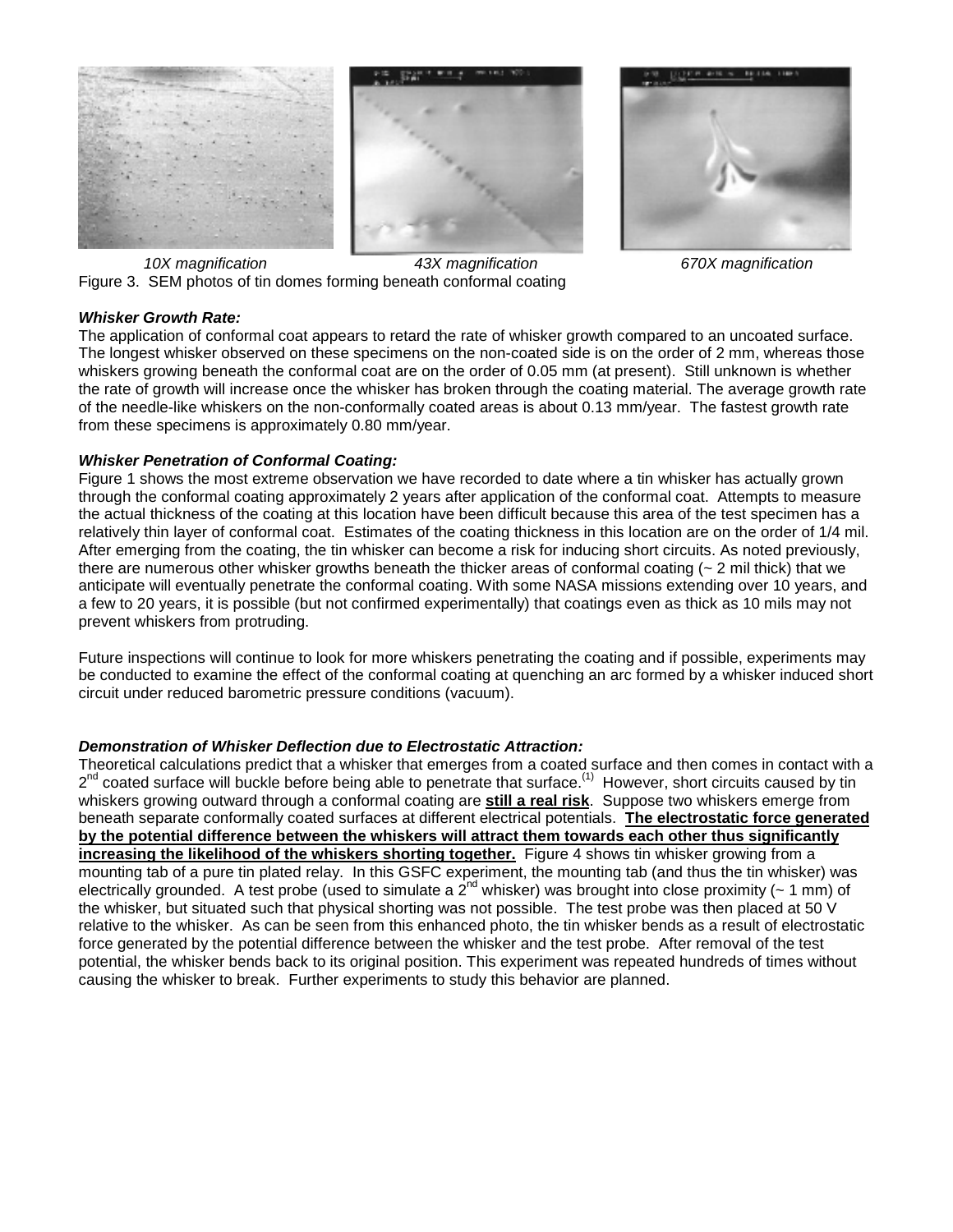

Figure 4. Optical photo of tin whisker movement due to electrostatic attraction *(Note: Photo has been graphically enhanced to aid in observation of the thin whisker)*

# *Effects of Storage Temperature:*

Contrary to other studies on tin whisker formation, GSFC observed higher density of whisker growth on samples stored under room ambient conditions (approx. 22°C, 30%-70% RH) than on samples stored at 50°C. This is not at all unusual in the study of whiskers - experimenters often find conflicting results, suggesting there is some underlying factor or factors that are not recognized and are not being controlled. This situation makes it particularly difficult for us to have confidence in claims by commercial interests that they have developed whisker-free coatings, especially given the great variability in incubation time that is also reported in this literature. Table 1 provides a comparison of the whisker density and typical length after 2 years versus storage conditions and substrate preparation. These comparisons were made for whisker formations from non-conformal coated sides only.

|                           | y <del>c</del> ar ə.<br>(Non-Coated Specimens) |                                                                    |                        |                                                |                                                             |  |  |  |
|---------------------------|------------------------------------------------|--------------------------------------------------------------------|------------------------|------------------------------------------------|-------------------------------------------------------------|--|--|--|
| Stored at 50 °C           |                                                |                                                                    |                        |                                                |                                                             |  |  |  |
| Specimen without Cu flash |                                                |                                                                    | Specimen with Cu flash |                                                |                                                             |  |  |  |
| S/N                       | Average density<br>(whiskers/mm <sup>2</sup> ) | <b>Typical whisker</b><br>length for needle-<br>like whiskers (um) | S/N                    | Average density<br>(whiskers/mm <sup>2</sup> ) | Typical whisker<br>length for needle-<br>like whiskers (um) |  |  |  |
| 1T                        | 18                                             | 20                                                                 | 1C                     |                                                | 20                                                          |  |  |  |
| $\overline{2T}$           | 18                                             | 20                                                                 | 2C                     |                                                | 20                                                          |  |  |  |
| 3T                        | 18                                             | 20                                                                 | 3C                     | 17                                             | 200                                                         |  |  |  |
| 4T                        | 18                                             | 20                                                                 | 4C                     |                                                | 280                                                         |  |  |  |

#### *Table 1. Whisker density and length comparison between the specimen stored at 25 °C and 50 °C after 2 years.*

| Stored at room ambient conditions |                                                |                                                             |     |                                                |                                                                    |  |  |  |
|-----------------------------------|------------------------------------------------|-------------------------------------------------------------|-----|------------------------------------------------|--------------------------------------------------------------------|--|--|--|
|                                   | Specimen without Cu flash                      |                                                             |     | Specimen with Cu flash                         |                                                                    |  |  |  |
| S/N                               | Average density<br>(whiskers/mm <sup>2</sup> ) | Typical whisker<br>length for needle-<br>like whiskers (um) | S/N | Average density<br>(whiskers/mm <sup>2</sup> ) | <b>Typical whisker</b><br>length for needle-<br>like whiskers (um) |  |  |  |
| 5T                                | 50                                             | 900                                                         | 5C  | 26                                             | 250                                                                |  |  |  |
| 6T                                | 50                                             | 900                                                         | 6C  | 32                                             | 138                                                                |  |  |  |
|                                   |                                                |                                                             | 7C  | 32                                             | 132                                                                |  |  |  |

As shown in Table 1, the density of the whiskers on samples stored at room temperature is two to three times higher than for those stored at 50°C. This observation is independent of the presence of a copper flash intermediate layer between the brass substrate and the tin plating. In general, the whiskers are also much longer on specimens stored at room temperature. This finding contradicts observations reported by other experimenters. The longest whisker we have observed to date is about 2 mm long after just over 2 years

Some photographs documenting growth behaviors of tin whiskers on non-conformally coated specimens are shown in Figure 5.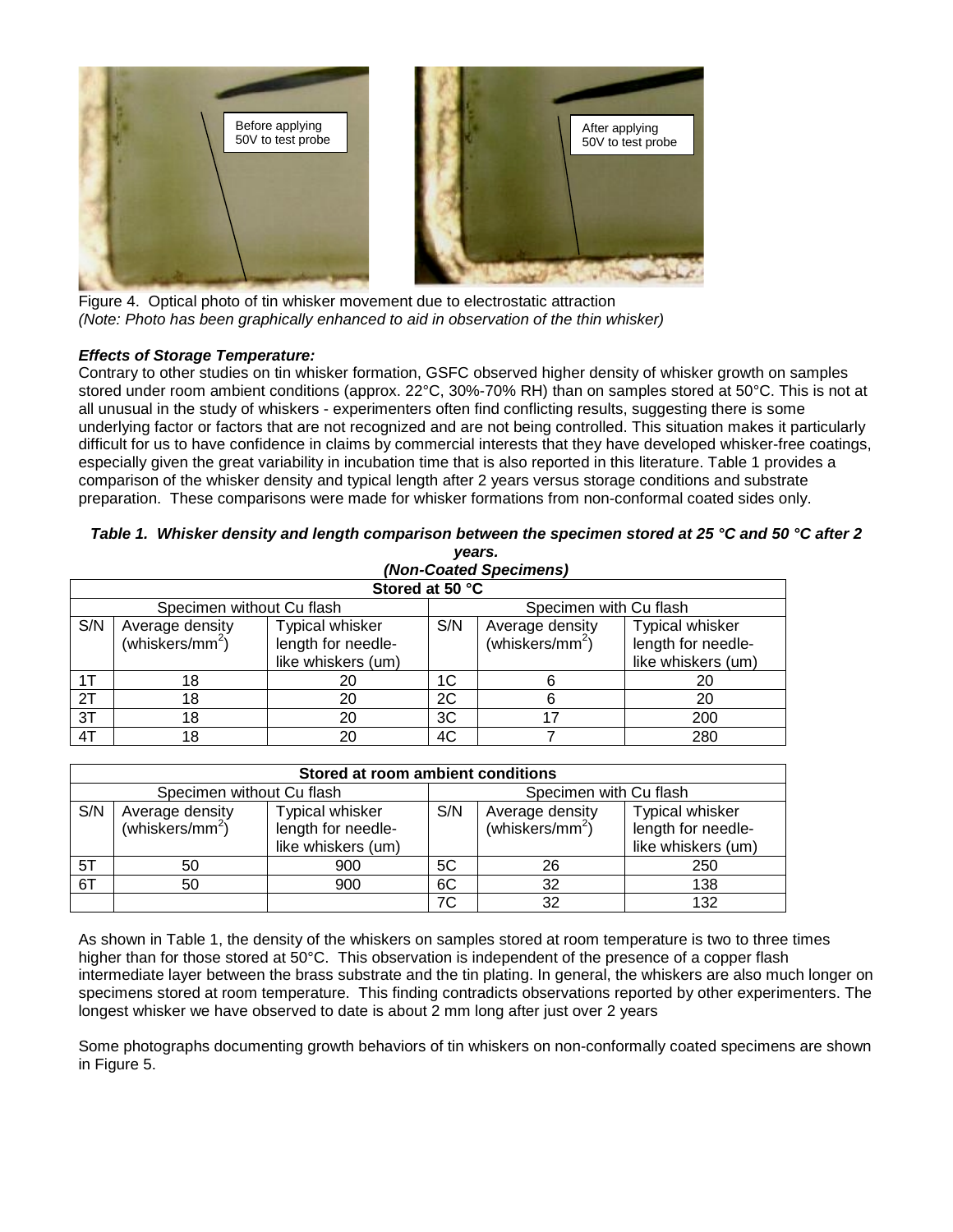



C. Base of whisker shown in A (x4220) D. Kinked area of a whisker (x6500)





A. Typical needle-like whisker (x230) B. Tip of a whisker shown in A. (x3200)





E. Typical straight whisker (x450) F. Thinning of a whisker (x2200) Figure 5. Various tin whisker formations observed in GSFC experiments

# **Conclusions**

Catastrophic failures of electronic systems caused by tin whisker induced short circuits have been reported in commercial satellite applications. Despite decades of research into the tin whisker phenomenon, a comprehensive understanding of the mechanisms that affect their growth is not available. Currently, there are no industry accepted test methods for determining a particular component's (or plating process's) propensity to form tin whiskers. Some experimenters report the incubation time before initiation of whisker growth can be months, if not years. These observations are particularly concerning for long duration missions.

Historically, various forms of pure tin plating (especially, "bright" tin plating) have been found to be prone to tin whisker formation. Currently, the most effective risk mitigation technique against tin whiskers is to avoid the use of components that are most prone to whiskering of the form that is large enough to pose a reliability hazard. In the event such usage cannot be avoided or confirmed, users are advised to carefully review the use of pure tin plated components against application conditions, circuit geometries and mission objectives.

NASA GSFC is evaluating the effects of Uralane 5750 on tin whisker formation. Experimental observations and data are summarized below: